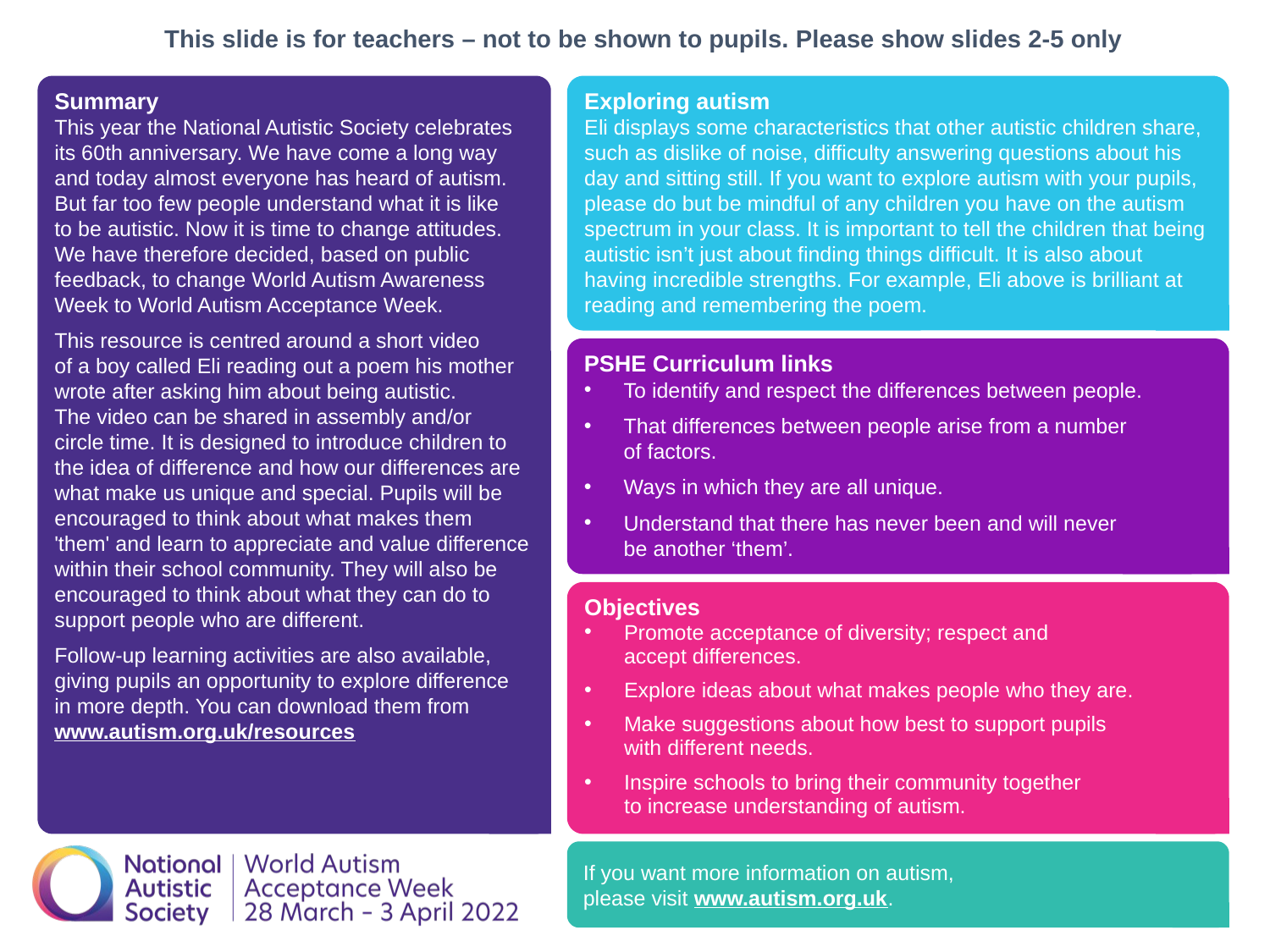



Schools activity for World Autism Acceptance Week, kindly sponsored by Axcis Education

The National Autistic Society is a charity registered in England and Wales (269425) and in Scotland (SC039427)

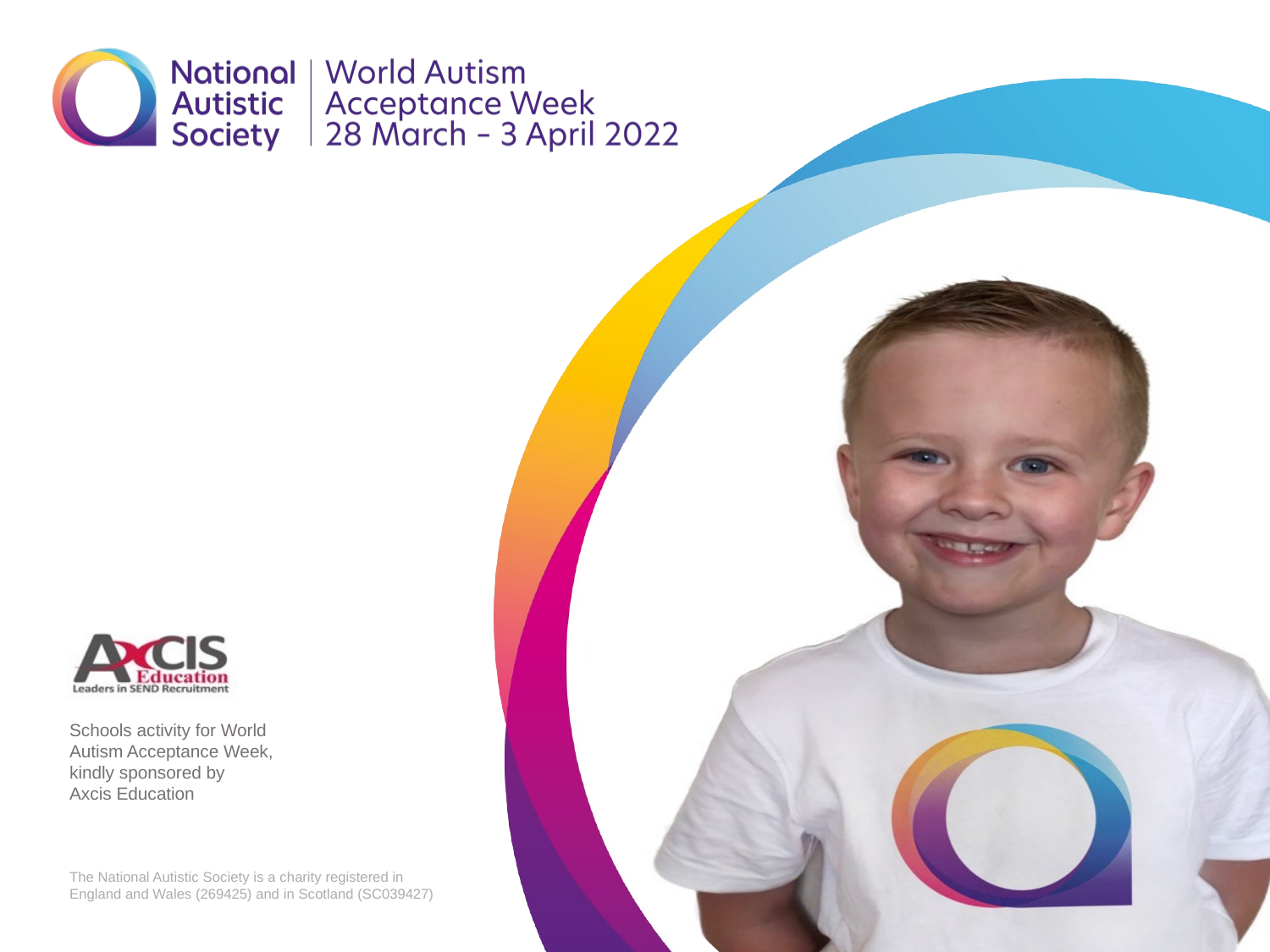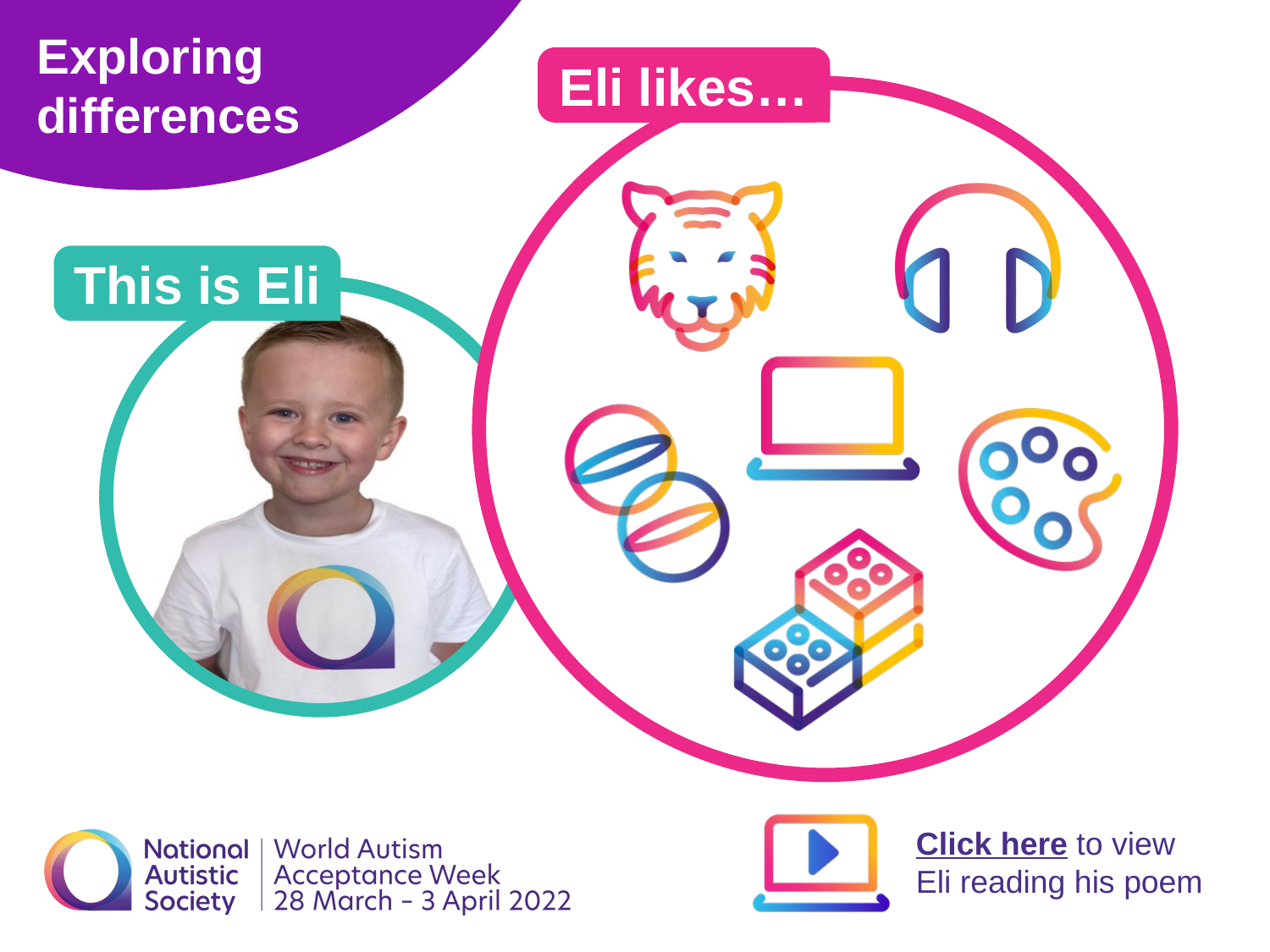**How you can help**

**Be kind**

# **Give space**

**Wait**

**National | World Autism** Acceptance Week<br>28 March - 3 April 2022 **Autistic** Society